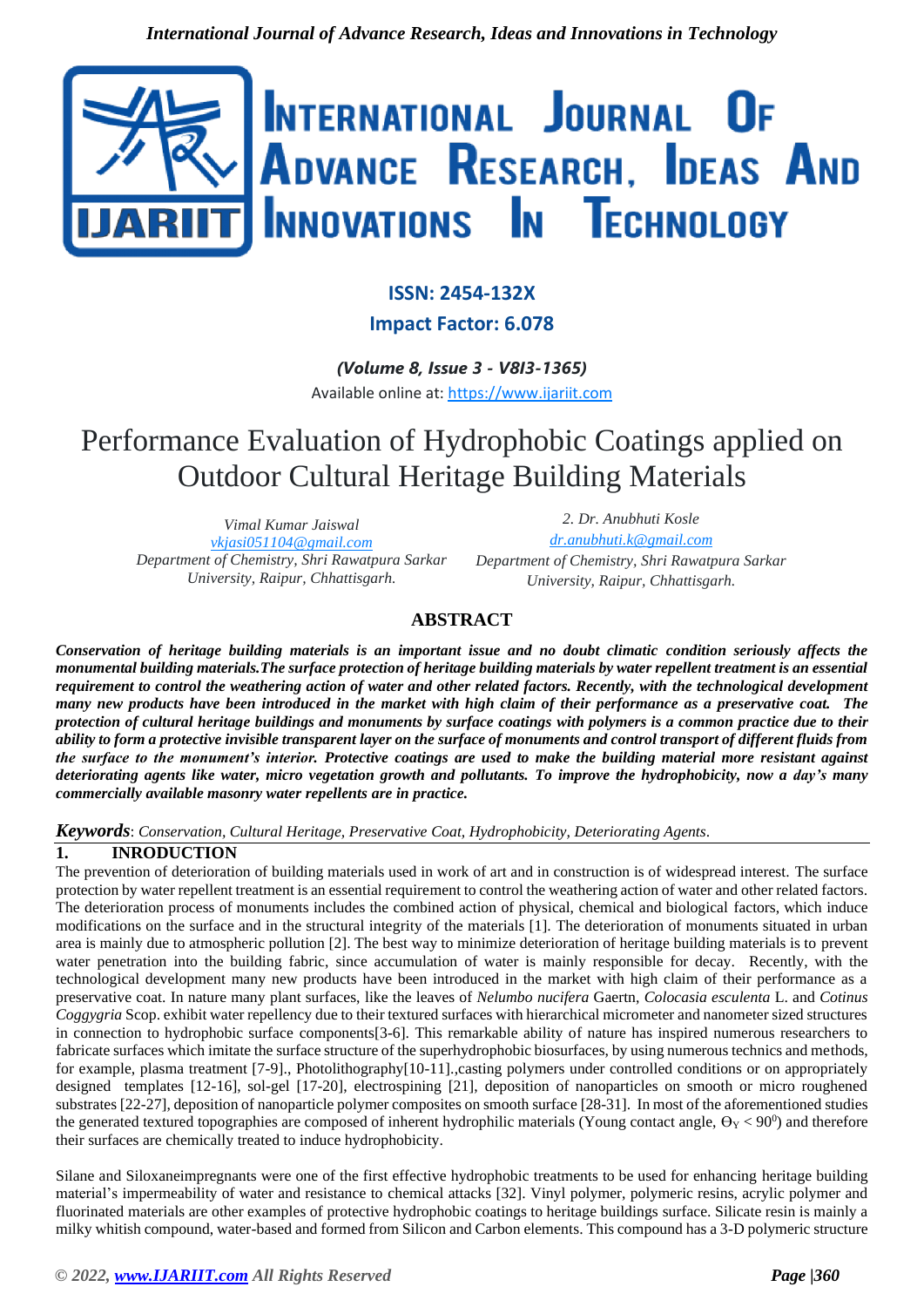with Si-O-Si back-bone chains and organic R (alkyl) groups linking with silicon atoms which provide a hydrophobic resistance against water, and high resistance to heat [33,34]. More recently hybrid coatings (Nano-oxides and organic composites) have been also employed. Many hydrophobic materials have been used for surface coating and no single method has been found to be successful on all type of building materials. Many criteria must be met to obtain a high-performance coating, such as reduction of water penetration, good adhesion, durability against mechanical stress and changes - simultaneous fulfillment of all these features is nowadays a challenge.Among the commercially available hydrophobic resins, alkoxy-silanes (silanes) have widely been used as surface coatings. The reactions of these film-forming agents, leading to the formation of network on the surface of the monuments have been recognized [1].

## **2. MATERIALS AND METHODS**

## **2.1. Materials**

In order to evaluate the suitability of a hydrophobic product for surface protection of outdoor heritage mineral building materials it is considered essential to establish a co-relation between the degree of water absorption at low pressure from the treated surface using standard Karsten tube method and water vapor diffusion of the moisture through the treated surface. The degree of protection is a measure to evaluate the characteristic of the water repellent products whereas the water vapour diffusion helps to know the behavior of externally coated composite surface with the same product.

In the present studies five silicone based water repellents Sikagaurd 703W, Silcusil, Wacker BS 290, Protectosil BHN and Wacker SMK 1311 formulations have been selected and their performance have been evaluated on seven substrates (Hyderabad Granite, Hyderabad Sandstone, Chanderi Sandstone, Gwalior Sandstone, Khajuraho Sandstone, Mandu Limestone & Agra Red Sandstone) of different physicochemical nature and origin from various parts of the country with the help of standard test methods. These materials are able to generate hydrophobic coatings and are suggested for the protection of outdoor mineral building materials. As reported in table 2 some are ready to use and some required dilution with a suitable solvent.

#### **2.2. Treatments:**

Stone specimens, with dimensions of  $5 \times 5 \times 3$  cm3 and  $5 \times 5 \times 2$  cm3, were cut by a stone cutter, the samples were smoothened with abrasive paper (180-grit silicon carbide), cleaned in scientific manner by using mixture of 3% solution of ammonia mixed with non-ionic detergent in deionised water with a soft nylon and coir brushes, and rinsed with running water in order to remove dust and other unwanted acretionary deposits. The stone specimens were completely dried in an oven at 60 ◦C, and stored in a desiccator with silica gel (relative humidity (R.H.) = 15%) at  $23 \pm 2$  °C. Before the application of the product, the specimens were conditioned in equilibrium with the surrounding environment (24 h in the laboratory, at  $23 \pm 2$  ∘C and  $45 \pm 5$ % R.H.). The treatments were performed, on 7 specimens of each dimension, by brush. Physical properties of various samples taken up for the treatment are listed below in table 1.

| Substrate                  | <b>Specific</b><br>Gravity<br>(Apparent) | <b>Porosity</b><br>(Apparent)<br>$\frac{6}{9}$ | <b>Specific</b><br>Gravity<br>(True) | <b>Porosity</b><br>(True)<br>$\%$ |
|----------------------------|------------------------------------------|------------------------------------------------|--------------------------------------|-----------------------------------|
| <b>Hyderabad Granite</b>   | 3.03                                     | 0.10                                           | 3.45                                 | 0.12                              |
| <b>Hyderabad Sandstone</b> | 2.50                                     | 3.89                                           | 2.66                                 | 0.06                              |
| Chanderi Sandstone         | 2.48                                     | 5.40                                           | 2.70                                 | 0.08                              |
| <b>Gwalior Sandstone</b>   | 2.33                                     | 8.56                                           | 2.56                                 | 0.09                              |
| Khajuraho Sandstone        | 2.32                                     | 6.85                                           | 2.70                                 | 0.14                              |
| Mandu Limestone            | 2.54                                     | 2.52                                           | 2.77                                 | 0.09                              |
| Agra Red Sandstone         | 2.64                                     | 11.25                                          | 2.63                                 | 0.004                             |

#### **Table 1: Physical properties of different substrates taken for experimental work**

Different Silicone based products as detailed in table 1 have been evaluated for their comparative performance. The application of all the products was made on all the test samples as per recommended minimum concentrations detailed in table 2. Considering the active ingredient as silicone resin and a review of various studies carried out previously showing their suitability as water repellent, it was considered appropriate to carry out laboratory studies with the product at lower concentrations. The following experimental work was carried out in laboratory for comparative evaluation of untreated and treated samples of size  $5 X 5 X 3$  cms. And  $5 X 5 X$ 2 cms.

- 1. Measurement of total Water Absorption at 48 hours.
- 2. Measurement of water Absorption by Capillarity.
- 3. Measurement of water vapour permeability.
- 4. Measurement of water absorption under low pressure (Karsten's tube test).

|     | Table 2: Technical Details of Silicone Based Products |                                                        |                            |                    |                 |                                         |  |  |  |
|-----|-------------------------------------------------------|--------------------------------------------------------|----------------------------|--------------------|-----------------|-----------------------------------------|--|--|--|
| Sl. | Product $\rightarrow$                                 | Sikagu-ard                                             | Silcusil                   | $BS-$<br>Wacker    | Protectosil BHN | Wacker<br><b>SMK</b>                    |  |  |  |
| No. | Technical Details $\downarrow$                        | 703W                                                   |                            | 290                |                 | 1311                                    |  |  |  |
|     | Physical State                                        | Base-<br>Reddish liquid<br>Activator-<br>Turbid liquid | Colourless clear<br>liquid | Colourless<br>hazy | Clear           | yellowish<br>Clear<br>to reddish liquid |  |  |  |

## **Table 2: Technical Details of Silicone Based Products**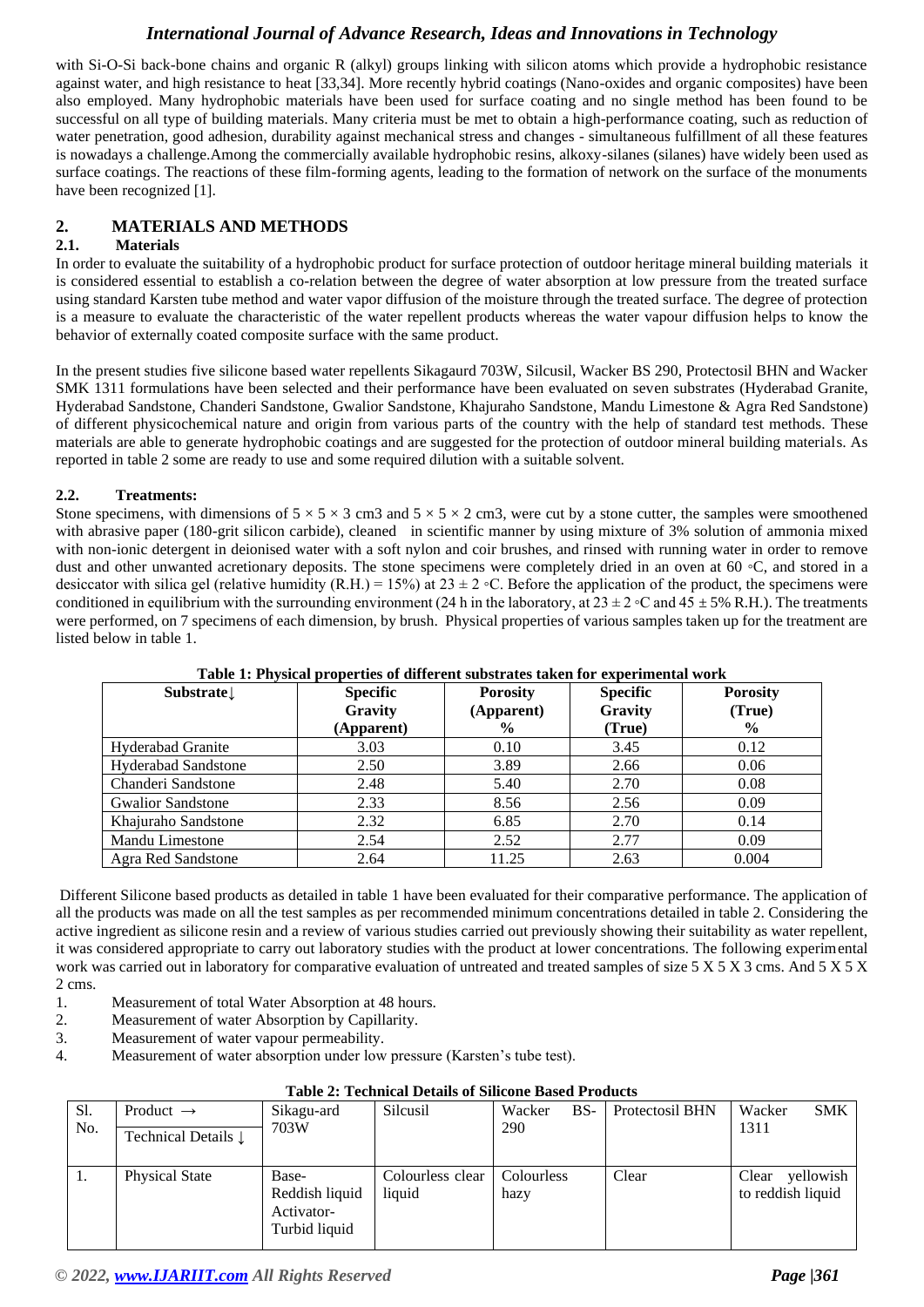| 2.               | <b>Active Substance</b>      | Silane-<br>Siloxane                                                                                   | Solvent<br>based<br>silicone coating     | Solvent<br>free<br>silicone<br>concentrate<br>based<br>$_{\rm on}$<br>silane-siloxane | Alkyl<br>trialkoxysilane                                                          | Solvent<br>free<br>silicone<br>micro<br>emulsion<br>based<br>silane-<br>on<br>siloxane |
|------------------|------------------------------|-------------------------------------------------------------------------------------------------------|------------------------------------------|---------------------------------------------------------------------------------------|-----------------------------------------------------------------------------------|----------------------------------------------------------------------------------------|
| 3.               | <b>Active Content</b>        | $\sim$                                                                                                | $\blacksquare$                           | 100%                                                                                  | 94%                                                                               | 100%                                                                                   |
| $\overline{4}$ . | <b>Dilution Ratio</b>        | 100:7<br>Activator<br>$\ddot{\cdot}$<br>Base                                                          | Ready to use                             | $1:9 - 1:15$                                                                          | Ready to use                                                                      | $1:9 - 1:14$                                                                           |
| 5.               | Solvent                      | for<br>Water<br>porous<br>substrate                                                                   | Ready to use                             | <b>MTO</b>                                                                            | Ready to use                                                                      | Water                                                                                  |
| 6                | Specific Gravity/<br>Density | $\overline{\phantom{a}}$                                                                              | $\overline{\phantom{a}}$                 | $1.05$ gm/cm <sup>3</sup>                                                             | 7.41 lbs/gal.                                                                     | $0.95$ gm/cm <sup>3</sup>                                                              |
| 7.               | Curing Time                  | 28 days                                                                                               | 28 days                                  | 28 days                                                                               | 28 days                                                                           | 28 days                                                                                |
| 8.               | Applicati-on                 | <b>Brushing</b><br>wet<br>on wet                                                                      | <b>Brushing</b><br>of<br>spraying        | Wet on<br>wet<br>brushing                                                             | Low<br>pressure<br>spray or brushing                                              | Wet<br>on<br>wet<br>brushing                                                           |
| 9.               | Manufact-urers               | Cantala<br>Industries,<br>H.P.<br>Solan,<br>marketed<br>by<br>Care<br>Home<br>New<br>Agency,<br>Delhi | Hindustan<br>Alkox<br>Ltd.,<br>New Delhi | Wacker<br>Metroark<br>Chemicals,<br>West-Bengal                                       | Master<br>Degussa<br><b>Builders</b><br>Technology<br>IndiaPvt.Ltd.,<br>New Delhi | Wacker Metroark<br>Chemicals, West<br>Bengal                                           |

## **2.3 Experimental Work**

**2.3.1. Water absorption in 48 hours:** Water absorption by total immersion for 48 hours of untreated sample is a measure of the open porosity of the stone. The results of these tests are shown in table 3-a & 3-b as percent  $(w/w)$  water absorption for untreated and treated samples after 48 hrs. of total immersion.

|  | Table 3-a: Total water absorption in 48 hours. |  |  |
|--|------------------------------------------------|--|--|
|  |                                                |  |  |

| Substrate   | Hyderabad | Hyderabad | Chanderi      | Gwalior   | Khaiuraho  | Mandu | Agra      |  |
|-------------|-----------|-----------|---------------|-----------|------------|-------|-----------|--|
|             | Granite   | Sand      | Sand<br>stone | Sandstone | Sand stone | Lime  | Red       |  |
|             |           | stone     |               |           |            | stone | Sandstone |  |
| Total water | 0.032     | 1.55      | 2.17          | 3.67      | 2.95       | 4.2   | 4.2       |  |
| Absorption  |           |           |               |           |            |       |           |  |

#### **Table 3-b: Imbibition % reduction Water absorption (w/w %) in 48 hours**

|                 | Agra Red Sand<br>Stone |       | Hyderabad<br>Granite      |       | Mandu Lime<br>Stone |       |
|-----------------|------------------------|-------|---------------------------|-------|---------------------|-------|
| PRODUCT NAME Į  | $\frac{0}{0}$          | (gm)  | $\frac{0}{0}$             | (gm)  | $\%$                | (gm)  |
| Sikaguard 703W  | 4.060                  | 6.040 | 0.020                     | 0.500 | 0.710               | 1.300 |
| Silcusil        | 4.200                  | 6.290 | 0.010                     | 0.030 | 0.750               | 1.400 |
| Wacker BS-290   | 4.500                  | 3.140 | 0.010                     | 0.040 | 0.780               | 1.500 |
| Protectosil BHN | 4.800                  | 7.110 | 0.030                     | 0.070 | 0.750               | 1.400 |
| Wacker SMK 1311 | 2.000                  | 3.440 | 0.010                     | 0.040 | 0.800               | 1.500 |
| <b>BLANK</b>    | 4.500                  | 6.960 | 0.020                     | 0.060 | 0.910               | 1.680 |
|                 | Chanderi Sandstone     |       | <b>Gwalior Sand Stone</b> |       | Hyderabad sandstone |       |
| PRODUCT NAME Į  | $\frac{0}{0}$          | (gm)  | $\frac{0}{0}$             | (gm)  | $\%$                | (gm)  |
|                 |                        |       |                           |       |                     |       |
| Sikaguard 703W  | 1.600                  | 3.08  | 2.470                     | 4.155 | 0.799               | 1.865 |
| Silcusil        | 2.171                  | 3.345 | 2.621                     | 4.110 | 1.601               | 3.475 |
| Wacker BS-290   | 0.945                  | 1.775 | 1.818                     | 2.910 | 0.570               | 1.160 |
| Protectosil BHN | 1.831                  | 4.36  | 3.379                     | 5.185 | 0.782               | 1.660 |
| Wacker SMK 1311 | 1.285                  | 2.535 | 1.383                     | 2.220 | 0.354               | 0.780 |
| <b>BLANK</b>    | 2.120                  | 4.46  | 3.700                     | 5.920 | 2.060               | 2.850 |
|                 | Khajuraho sandstone    |       |                           |       |                     |       |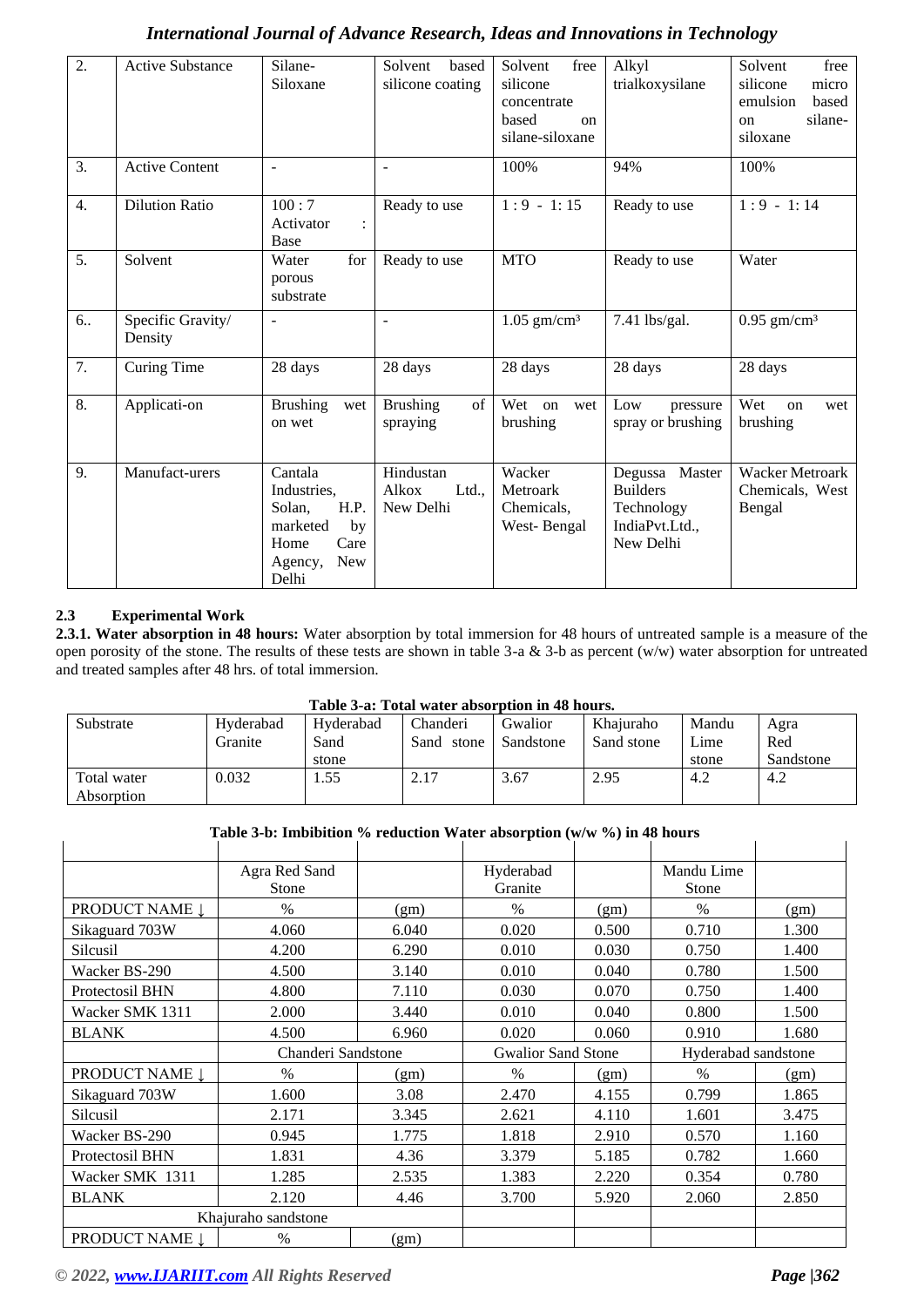## Sikaguard 703W 2.449 2.45 Silcusil 2.830 4.870 Wacker BS-290 1.369 2.245 Protectosil BHN 2.944 2.945 Wacker SMK 1311 1.726 2.920 BLANK 2.980 4.910

## *International Journal of Advance Research, Ideas and Innovations in Technology*

**2.3.2. Capillary water absorption:** To study the behavior of protective substances, capillary water uptake measurements were carried out at different time intervals (24 hours). The results show the effect of concentration of active ingredients of Silicone resin in different substrates as the water uptake is reduced corresponding to this concentration. The comparison of water uptake by capillary action between untreated and treated surfaces is given in the table '4'. Capillary rise rate and weight increase are linear until water reaches the top of the sample.

| Table 4: CAPILLARY - Water absorption (ml/cm <sup>2</sup> ) -Agra Red Sand Stone |        |         |         |         |         |  |  |
|----------------------------------------------------------------------------------|--------|---------|---------|---------|---------|--|--|
|                                                                                  |        |         |         |         |         |  |  |
| TIME(hrs) $\rightarrow$                                                          |        | 24      | 48      | 72      | 96      |  |  |
| <b>PRODUCT NAME 1</b>                                                            |        |         |         |         |         |  |  |
| Sikaguard 703W                                                                   | 7.500  | 69.375  | 116.562 | 150.000 | 182.180 |  |  |
| Silcusil                                                                         | 17.180 | 171.560 | 239.060 | 269.060 | 289.370 |  |  |
| Wacker BS-290                                                                    | 5.000  | 60.310  | 98.750  | 126.560 | 148.750 |  |  |
| Protectosil BHN                                                                  | 44.680 | 236.560 | 328.430 | 359.680 | 369.375 |  |  |
| Wacker SMK 1311                                                                  | 14.370 | 117.500 | 149.370 |         |         |  |  |
| <b>BLANK</b>                                                                     | 113.12 | 343.12  | 355.62  | 361.87  | 370.62  |  |  |

| <b>CAPILLARY</b> -Water absorption (ml/cm <sup>2</sup> ) -Chanderi Sand Stone |                      |          |          |          |          |  |  |
|-------------------------------------------------------------------------------|----------------------|----------|----------|----------|----------|--|--|
| TIME(hrs) $\rightarrow$                                                       | 48<br>72<br>96<br>24 |          |          |          |          |  |  |
| <b>PRODUCT NAME 1</b>                                                         |                      |          |          |          |          |  |  |
| Sikaguard 703W                                                                | 3.7500               | 25,0000  | 40.0000  | 47.8125  | 54.0625  |  |  |
| Silcusil                                                                      | 4.0625               | 43.7500  | 60.3125  | 68.1250  | 71.2500  |  |  |
| Wacker BS-290                                                                 | 2.1875               | 18.4375  | 39.6875  | 50.6250  | 57.5000  |  |  |
| Protectosil BHN                                                               | 3.4375               | 17.8125  | 21.5625  | 27.1875  | 31.2500  |  |  |
| Wacker SMK 1311                                                               | 4.3700               | 23.9400  | 44.0625  | 54.6875  | 62.5000  |  |  |
| <b>BLANK</b>                                                                  | 29.3750              | 117.5000 | 150.0000 | 169.3750 | 185.0000 |  |  |

#### **CAPILLARY- Water absorption (ml/cm²) - Gwalior Sand Stone**

| TIME( hrs ) $\rightarrow$ |         | 24       | 48       | 72       | 96       |
|---------------------------|---------|----------|----------|----------|----------|
| <b>PRODUCT NAME 1</b>     |         |          |          |          |          |
| Sikaguard 703W            | 3.7500  | 25,0000  | 40.0000  | 47.8125  | 54.0625  |
| Silcusil                  | 4.0625  | 43.7500  | 60.3125  | 68.1250  | 71.2500  |
| Wacker BS-290             | 2.1875  | 18.4375  | 39.6875  | 50.6250  | 57.5000  |
| Protectosil BHN           | 3.4375  | 17.8125  | 21.5625  | 27.1875  | 31.2500  |
| Wacker SMK 1311           | 4.3700  | 23.9400  | 44.0625  | 54.6875  | 62.5000  |
| <b>BLANK</b>              | 29.3750 | 117.5000 | 150.0000 | 169.3750 | 185.0000 |

#### **CAPILLARY- Water absorption (ml/cm²) - Khajuraho Sand Stone**

| $\cdots$ $\cdots$                                                        |         |          |          |          |          |  |  |  |  |
|--------------------------------------------------------------------------|---------|----------|----------|----------|----------|--|--|--|--|
| TIME(hrs) $\rightarrow$                                                  |         | 24       | 48       | 72       | 96       |  |  |  |  |
| <b>PRODUCT NAME 1</b>                                                    |         |          |          |          |          |  |  |  |  |
|                                                                          |         |          |          |          |          |  |  |  |  |
| Sikaguard 703W                                                           | 4.0625  | 25.9300  | 39.0600  | 49.3750  | 60.0000  |  |  |  |  |
| Silcusil                                                                 | 5.0000  | 45.0000  | 75.6250  | 101.2500 | 123.1250 |  |  |  |  |
| Wacker BS-290                                                            | 1.8750  | 22.1875  | 33.1250  | 41.8750  | 47.8125  |  |  |  |  |
| Protectosil BHN                                                          | 7.1875  | 40.3125  | 84.3750  | 129.6875 | 163.7500 |  |  |  |  |
| Wacker SMK 1311                                                          | 4.6875  | 25,0000  | 38.7500  | 48.4375  | 56.8750  |  |  |  |  |
| <b>BLANK</b>                                                             | 62.5000 | 257.5000 | 280.0000 | 283.1250 | 283.7500 |  |  |  |  |
| <b>CAPILLARY- Water absorbtion (ml/cm<sup>2</sup>) -Mandu Lime Stone</b> |         |          |          |          |          |  |  |  |  |
| TIME(hrs) $\rightarrow$                                                  |         | 24       | 48       | 72       | 96       |  |  |  |  |
| <b>PRODUCT NAME Į</b>                                                    |         |          |          |          |          |  |  |  |  |
| Sikaguard 703W                                                           | 3.4375  | 26.5625  | 40.0000  | 47.8125  | 54.0625  |  |  |  |  |
| Silcusil                                                                 | 7.5000  | 44.0625  | 60.3125  | 68.1250  | 71.2500  |  |  |  |  |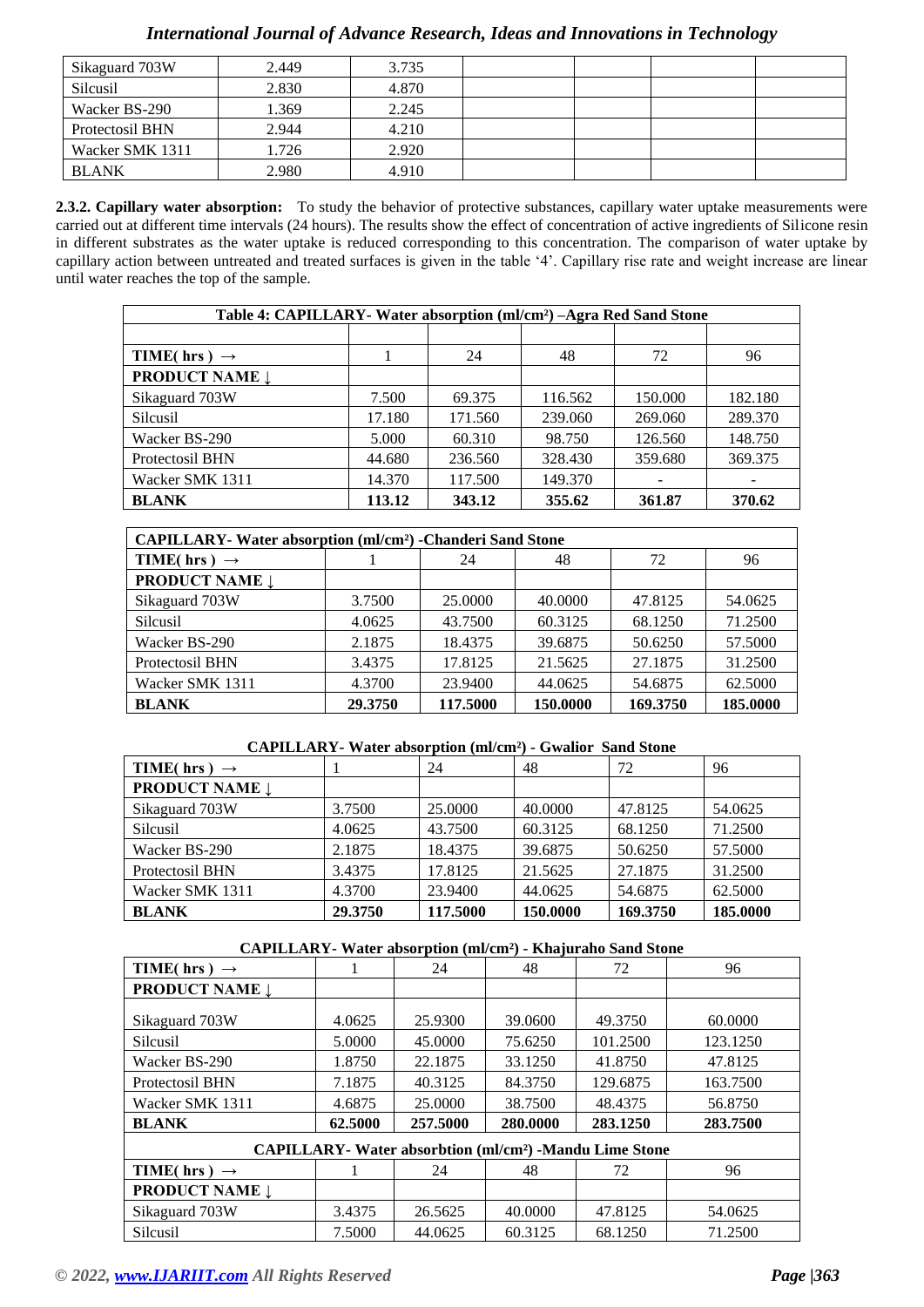| 1.8750  | 24.6875 |          |                                                               |                                                                                                      |                                                                                                                       |                                                                                                      | 57.5000                                                                                                              |
|---------|---------|----------|---------------------------------------------------------------|------------------------------------------------------------------------------------------------------|-----------------------------------------------------------------------------------------------------------------------|------------------------------------------------------------------------------------------------------|----------------------------------------------------------------------------------------------------------------------|
| 3.7500  | 15.6250 |          |                                                               |                                                                                                      |                                                                                                                       |                                                                                                      | 31.2500                                                                                                              |
| 3.7500  | 28.4375 |          |                                                               |                                                                                                      |                                                                                                                       |                                                                                                      | 62.5000                                                                                                              |
| 22.5000 | 83.1200 |          |                                                               |                                                                                                      |                                                                                                                       |                                                                                                      | 96.2500                                                                                                              |
|         |         |          |                                                               |                                                                                                      |                                                                                                                       |                                                                                                      |                                                                                                                      |
|         | 24      |          | 48                                                            |                                                                                                      |                                                                                                                       |                                                                                                      | 96                                                                                                                   |
|         |         |          |                                                               |                                                                                                      |                                                                                                                       |                                                                                                      |                                                                                                                      |
| 2.5000  |         |          |                                                               |                                                                                                      |                                                                                                                       |                                                                                                      | 28.1250                                                                                                              |
| 3.4375  |         |          |                                                               |                                                                                                      |                                                                                                                       |                                                                                                      | 25.6250                                                                                                              |
| 2.5000  |         |          | 13.7500                                                       |                                                                                                      | 15.3125                                                                                                               |                                                                                                      | 16.5625                                                                                                              |
| 3.4375  |         |          | 15.3125                                                       |                                                                                                      | 18.1250                                                                                                               |                                                                                                      | 20.3125                                                                                                              |
| 2.8100  |         |          |                                                               |                                                                                                      | 14.0625                                                                                                               |                                                                                                      | 15.3100                                                                                                              |
|         |         |          |                                                               |                                                                                                      |                                                                                                                       |                                                                                                      | 171.2500                                                                                                             |
|         |         |          |                                                               |                                                                                                      |                                                                                                                       |                                                                                                      |                                                                                                                      |
|         | 24      |          | 48                                                            |                                                                                                      | 72                                                                                                                    |                                                                                                      | 96                                                                                                                   |
|         |         |          |                                                               |                                                                                                      |                                                                                                                       |                                                                                                      |                                                                                                                      |
| 1.2500  | 0.6250  |          |                                                               |                                                                                                      |                                                                                                                       |                                                                                                      | 1.5625                                                                                                               |
| 0.3125  | 0.6250  |          |                                                               |                                                                                                      |                                                                                                                       |                                                                                                      | 1.8750                                                                                                               |
| 0.9375  | 0.9375  |          |                                                               |                                                                                                      |                                                                                                                       |                                                                                                      | 1.2500                                                                                                               |
| 1.2500  | 1.8750  |          |                                                               |                                                                                                      |                                                                                                                       |                                                                                                      | 2.1875                                                                                                               |
| 0.9375  | 1.2500  |          |                                                               |                                                                                                      |                                                                                                                       |                                                                                                      | 1.5625                                                                                                               |
| 1.2500  | 1.8700  |          |                                                               |                                                                                                      |                                                                                                                       |                                                                                                      | 1.2500                                                                                                               |
|         |         | 106.8750 | 12.8125<br>13.4375<br>9.0625<br>14.0625<br>8.7500<br>158.7500 | 39.6875<br>21.5625<br>44.0625<br>95.6200<br>1.2500<br>0.3125<br>1.2500<br>1.2500<br>1.8750<br>1.8700 | CAPILLARY- Water absorbtion (ml/cm <sup>2</sup> ) - Hyderabad Sand Stone<br>18.4375<br>19.0625<br>12.1875<br>165.0000 | 50.6250<br>27.1875<br>54.6875<br>99.3700<br>1.5625<br>1.5625<br>1.2500<br>1.8750<br>2.1875<br>1.8700 | 72<br>24.3750<br>23.7500<br>168.1250<br><b>CAPILLARY</b> - Water absorbtion (ml/cm <sup>2</sup> ) -Hyderabad Granite |

**2.3.3. Water vapour Permeability:** The water vapour transmission rate mainly depends on the pore radius, hydrophobic effect of the product and its penetration into the substrate. The water vapour permeability rate was calculated using wet cup method by measuring the wet loss every 24 hrs. For measurement of water vapour permeability rate, each stone sample (5 X 5 X 2 cms.), coated on one side with the preservative was fitted like a plug using silicone sealant into a suitable cup with the little amount of distilled water. The water vapour permeability rate was calculated by measuring the weight loss every 24 hours. The comparison between water vapour flux before and after each treatment allows us to evaluate the reduction of water vapour permeability.

> Wut - Wt  $P$  % = ----------------------- X 100 Wut

Wut = Flux of water vapour through the untreated sample.

 $Wt$  = Flux of water vapour through the treated sample at a given time.

**2.3.4. Degree of water absorption:** The measurement for water absorption at low pressure for treated and untreated samples were carried out by standard Karsten's tube test method at different time intervals up to four days (Table '5'). This test in particular helps to evaluate the water absorption through the treated surface corresponding to the rain driving pressure striking the façade of the heritage buildings. The degree of water absorption (A°) in ml/cm2 between different time intervals may be calculated as follows:

$$
Ao = \frac{Wt2 - Wt1}{A}
$$

Wt1 = Water absorbed after time t1

Wt2 = Water absorbed after time t2

 $A =$ Contact area between sample and pipe test.

The results of above calculation and their corresponding charts are exhibited as follows.

|  |  |  |  |  |  | Table 5: Water absorption under low pressure (Karsten's tube test method) (Agra Sand Stone |
|--|--|--|--|--|--|--------------------------------------------------------------------------------------------|
|--|--|--|--|--|--|--------------------------------------------------------------------------------------------|

| TIME(hrs)<br>$\rightarrow$ |       | ി     | 3     | $\overline{4}$ |       | 6     | 24    | 48    | 72     | 96     |
|----------------------------|-------|-------|-------|----------------|-------|-------|-------|-------|--------|--------|
| <b>PRODUCT NAME 1</b>      |       |       |       |                |       |       |       |       |        |        |
| Sikaguard 703W             | 0.000 | 0.000 | 0.000 | 0.000          | 0.000 | 0.000 | 0.150 | 0.270 | 0.400  | 0.550  |
| Silcusil                   | 0.075 | 0.125 | 0.175 | 0.250          | 0.275 | 0.300 | 1.400 | 2.900 | 5.850  | 14.770 |
| Wacker BS-290              | 0.050 | 0.050 | 0.050 | 0.050          | 0.050 | 0.070 | 0.120 | 0.225 | 0.350  | 0.450  |
| Protectosil BHN            | 0.100 | 0.100 | 0.200 | 0.220          | 0.320 | 0.320 | 1.200 | 2.550 | 4.370  | 6.375  |
| Wacker SMK 1311            | 0.000 | 0.000 | 0.000 | 0.000          | 0.100 | 0.100 | 0.200 | 0.400 | 0.630  | 0.980  |
| <b>BLANK</b>               | 0.200 | 0.400 | 0.500 | 0.700          | 0.800 | 0.950 | 3.300 | 6.900 | 10.600 | 14.300 |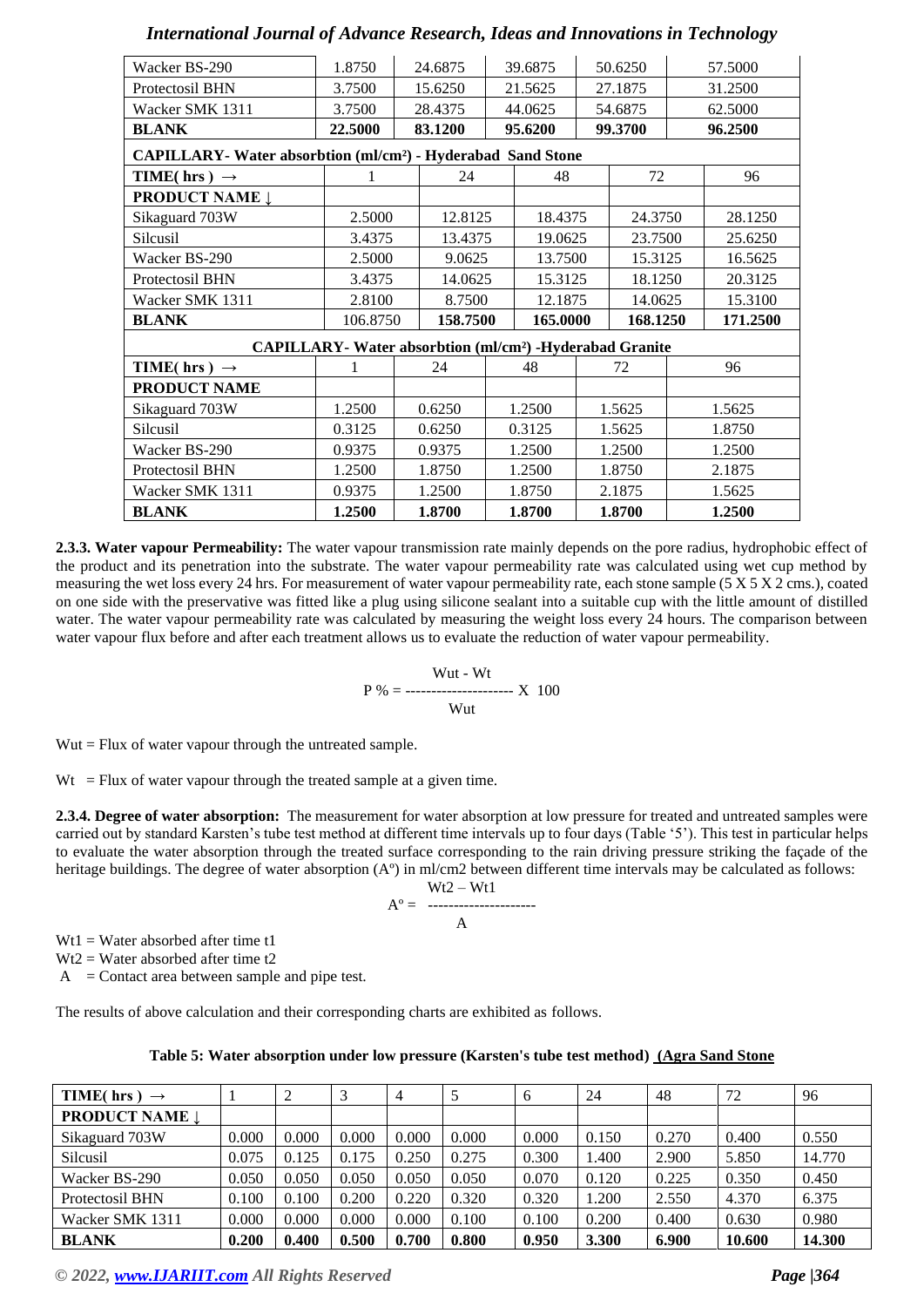| <b>TIME</b> (hrs)<br>$\rightarrow$ |       | ∍     | 3     | 4     | 5     | 6     | 24    | 48    | 72    | 96    |
|------------------------------------|-------|-------|-------|-------|-------|-------|-------|-------|-------|-------|
| <b>PRODUCT NAME</b>                |       |       |       |       |       |       |       |       |       |       |
| Sikaguard 703W                     | 0.000 | 0.000 | 0.000 | 0.000 | 0.000 | 0.000 | 0.050 | 0.100 | 0.100 | 0.150 |
| <b>Silcusil</b>                    | 0.075 | 0.075 | 0.100 | 0.100 | 0.125 | 0.125 | 0.450 | 0.800 | 1.250 | 1.750 |
| Wacker BS-290                      | 0.050 | 0.050 | 0.050 | 0.050 | 0.050 | 0.050 | 0.100 | 0.075 | 0.100 | 0.125 |
| <b>Protectosil BHN</b>             | 0.050 | 0.050 | 0.050 | 0.100 | 0.100 | 0.200 | 0.200 | 0.350 | 0.500 | 0.650 |
| Wacker SMK 1311                    | 0.000 | 0.000 | 0.000 | 0.000 | 0.000 | 0.000 | 0.050 | 0.100 | 0.125 | 0.175 |
| <b>BLANK</b>                       | 0.100 | 0.100 | 0.100 | 0.150 | 0.350 | 0.400 | 0.800 | .400  | 2.100 | 2.700 |

**Water absorption under low pressure ( Karsten's tube test method ), Chanderi Sand Stone**

#### **Water absorption under low pressure ( Karsten's tube test method ) Gwalior Sandstone**

| TIME(hrs)<br>$\rightarrow$ |       |       |       | 4     |       | o     | 24    | 48    | 72    | 96    |
|----------------------------|-------|-------|-------|-------|-------|-------|-------|-------|-------|-------|
| <b>PRODUCT NAME</b>        |       |       |       |       |       |       |       |       |       |       |
| Sikaguard 703W             | 0.000 | 0.000 | 0.000 | 0.000 | 0.000 | 0.000 | 0.025 | 0.050 | 0.100 | 0.150 |
| <b>Silcusil</b>            | 0.075 | 0.100 | 0.170 | 0.200 | 0.200 | 0.250 | 1.200 | 2.400 | 3.600 | 4.770 |
| <b>Wacker BS-290</b>       | 0.050 | 0.050 | 0.050 | 0.050 | 0.050 | 0.050 | 0.100 | 0.200 | 0.325 | 0.400 |
| <b>Protectosil BHN</b>     | 0.075 | 0.075 | 0.125 | 0.150 | 0.150 | 0.200 | 0.750 | 1.900 | 2.200 | 2.970 |
| Wacker SMK 1311            | 0.000 | 0.000 | 0.000 | 0.000 | 0.000 | 0.000 | 0.100 | 0.125 | 0.200 | 0.250 |
| <b>BLANK</b>               | 0.100 | 0.200 | 0.200 | 0.250 | 0.300 | 0.400 | 0.900 | 1.700 | 2.500 | 3.350 |

#### **Water absorption under low pressure ( Karsten's tube test method ) Hyerabad Granite**

| TIME(hrs)<br>$\rightarrow$ |       |       | 2     | 4     |       | 6     | 24    | 48    | 72    | 96    |
|----------------------------|-------|-------|-------|-------|-------|-------|-------|-------|-------|-------|
| <b>PRODUCT NAME 1</b>      |       |       |       |       |       |       |       |       |       |       |
| Sikaguard 703W             | 0.000 | 0.000 | 0.000 | 0.000 | 0.000 | 0.000 | 0.000 | 0.000 | 0.000 | 0.025 |
| Silcusil                   | 0.000 | 0.000 | 0.000 | 0.000 | 0.000 | 0.000 | 0.000 | 0.100 | 0.075 | 0.125 |
| Wacker BS-290              | 0.000 | 0.000 | 0.000 | 0.000 | 0.000 | 0.000 | 0.050 | 0.050 | 0.100 | 0.120 |
| Protectosil BHN            | 0.000 | 0.000 | 0.000 | 0.000 | 0.000 | 0.000 | 0.000 | 0.000 | 0.075 | 0.125 |
| Wacker SMK 1311            | 0.000 | 0.000 | 0.000 | 0.000 | 0.000 | 0.000 | 0.000 | 0.050 | 0.100 | 0.100 |
| <b>BLANK</b>               | 0.000 | 0.000 | 0.000 | 0.000 | 0.000 | 0.000 | 0.000 | 0.000 | 0.000 | 0.000 |

#### **CAPILLARY- Water absorbtion (ml/cm²) - Gwalior Sand Stone**

| TIME(hrs) $\rightarrow$ |         | 24       | 48       | 72       | 96       |
|-------------------------|---------|----------|----------|----------|----------|
| <b>PRODUCT NAME 1</b>   |         |          |          |          |          |
| Sikaguard 703W          | 3.7500  | 25,0000  | 40,0000  | 47.8125  | 54.0625  |
| Silcusil                | 4.0625  | 43.7500  | 60.3125  | 68.1250  | 71.2500  |
| Wacker BS-290           | 2.1875  | 18.4375  | 39.6875  | 50.6250  | 57.5000  |
| Protectosil BHN         | 3.4375  | 17.8125  | 21.5625  | 27.1875  | 31.2500  |
| Wacker SMK 1311         | 4.3700  | 23.9400  | 44.0625  | 54.6875  | 62.5000  |
| <b>BLANK</b>            | 29.3750 | 117.5000 | 150.0000 | 169.3750 | 185.0000 |

| <b>CAPILLARY</b> - Water absorption (ml/cm <sup>2</sup> ) - Khajuraho Sand Stone |         |          |          |          |          |  |  |  |  |  |  |
|----------------------------------------------------------------------------------|---------|----------|----------|----------|----------|--|--|--|--|--|--|
| TIME(hrs) $\rightarrow$                                                          |         | 24       | 48       | 72       | 96       |  |  |  |  |  |  |
| <b>PRODUCT NAME 1</b>                                                            |         |          |          |          |          |  |  |  |  |  |  |
| Sikaguard 703W                                                                   | 4.0625  | 25.9300  | 39.0600  | 49.3750  | 60.0000  |  |  |  |  |  |  |
| Silcusil                                                                         | 5.0000  | 45,0000  | 75.6250  | 101.2500 | 123.1250 |  |  |  |  |  |  |
| Wacker BS-290                                                                    | 1.8750  | 22.1875  | 33.1250  | 41.8750  | 47.8125  |  |  |  |  |  |  |
| Protectosil BHN                                                                  | 7.1875  | 40.3125  | 84.3750  | 129.6875 | 163.7500 |  |  |  |  |  |  |
| Wacker SMK 1311                                                                  | 4.6875  | 25,0000  | 38.7500  | 48.4375  | 56.8750  |  |  |  |  |  |  |
| <b>BLANK</b>                                                                     | 62.5000 | 257.5000 | 280.0000 | 283.1250 | 283.7500 |  |  |  |  |  |  |

| <b>CAPILLARY</b> - Water absorption (ml/cm <sup>2</sup> ) -Mandu Lime Stone |        |         |         |              |         |  |  |  |  |  |  |
|-----------------------------------------------------------------------------|--------|---------|---------|--------------|---------|--|--|--|--|--|--|
| TIME(hrs) $\rightarrow$                                                     |        | 24      | 48      | $72^{\circ}$ | 96      |  |  |  |  |  |  |
| <b>PRODUCT NAME</b>                                                         |        |         |         |              |         |  |  |  |  |  |  |
| Sikaguard 703W                                                              | 375    | 26.5625 | 40.0000 | 47.8125      | 54.0625 |  |  |  |  |  |  |
| Silcusil                                                                    | 7.5000 | 44.0625 | 60.3125 | 68.1250      | 71.2500 |  |  |  |  |  |  |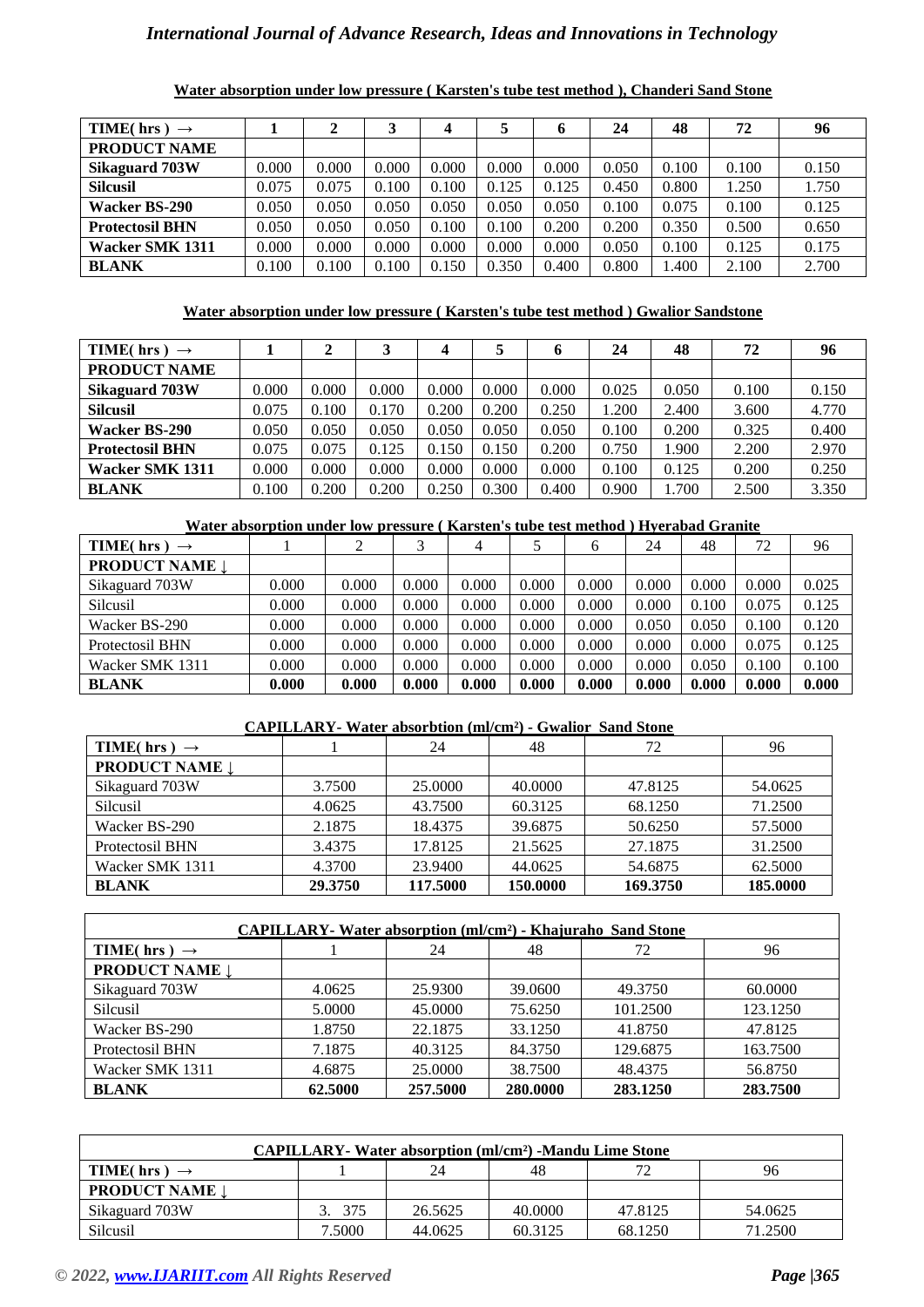| Wacker BS-290   | .8750   | 24.6875 | 39.6875 | 50.6250 | 57.5000 |
|-----------------|---------|---------|---------|---------|---------|
| Protectosil BHN | 3.7500  | 15.6250 | 21.5625 | 27.1875 | 31.2500 |
| Wacker SMK 1311 | 3.7500  | 28.4375 | 44.0625 | 54.6875 | 62.5000 |
| <b>BLANK</b>    | 22.5000 | 83.1200 | 95.6200 | 99.3700 | 96.2500 |

|          | 24       | 48       | 72       | 96       |
|----------|----------|----------|----------|----------|
|          |          |          |          |          |
| 2.5000   | 12.8125  | 18.4375  | 24.3750  | 28.1250  |
| 3.4375   | 13.4375  | 19.0625  | 23.7500  | 25.6250  |
| 2.5000   | 9.0625   | 13.7500  | 15.3125  | 16.5625  |
| 3.4375   | 14.0625  | 15.3125  | 18.1250  | 20.3125  |
| 2.8100   | 8.7500   | 12.1875  | 14.0625  | 15.3100  |
| 106.8750 | 158.7500 | 165.0000 | 168.1250 | 171.2500 |
|          |          |          |          |          |

#### **CAPILLARY- Water absorption (ml/cm²) - Hyderabad Sand Stone**

## **Water Vapour permeability Charts for various substrates**





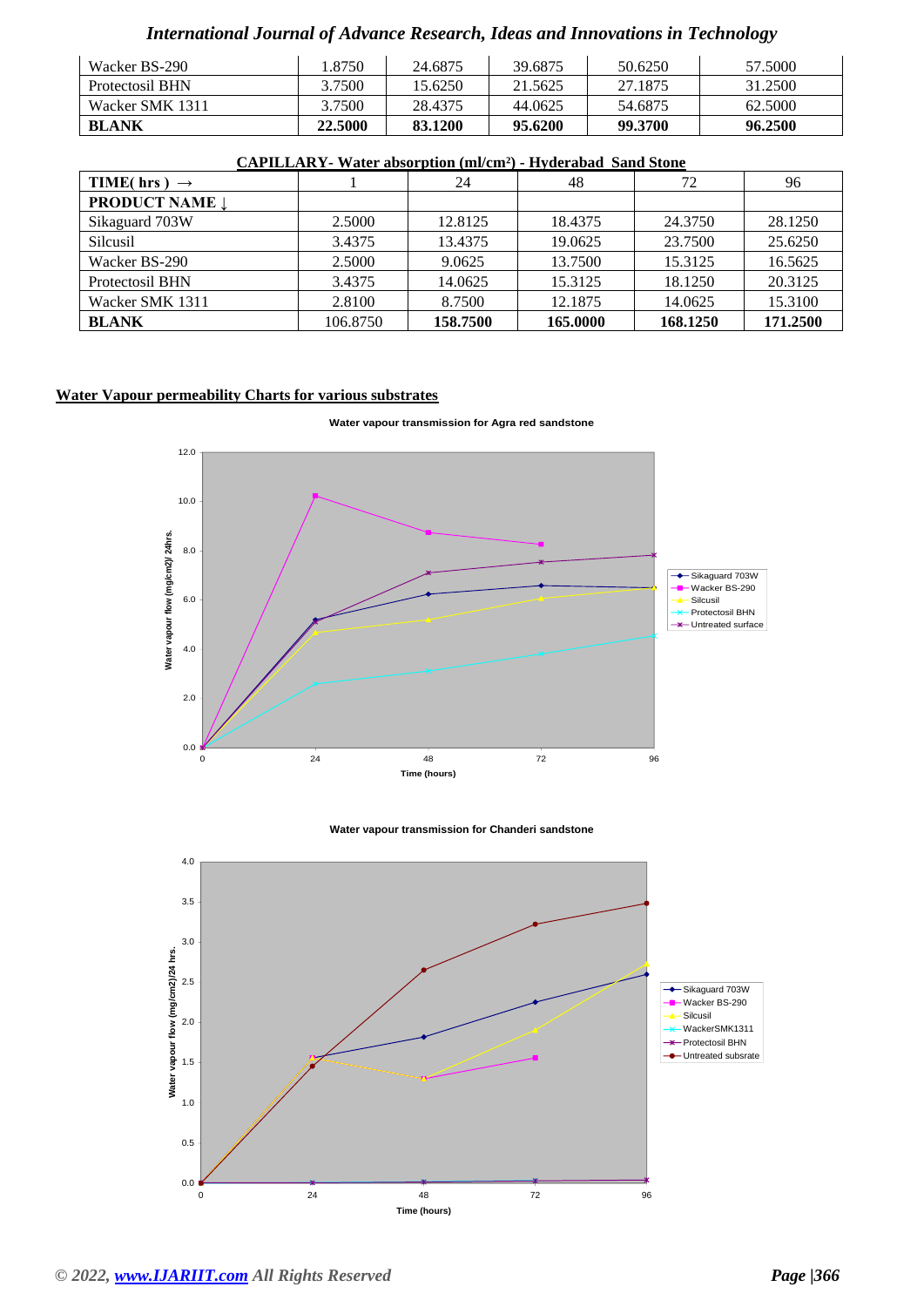**Water vapour transmission for Gwalior sandstone**



#### **Water vapour transmission for Hyderabad sandstone**



#### **Observations:**

A Glimpse of the general observation as to ascertain the best and the poorest performances of different products on various substrates is given as below to draw a general conclusion.

#### *a)* **Sikaguard 703W2C:**

Capillary water absorption (ml/cm2) by treated Agra red sandstone sample increased gradually from 7.5 to 182.1 and the corresponding degree of protection provided by this product remained at 51% after 96 hours. Whereas the capillary water absorption on Granite stone surface rose to only 1.56 through 96 hours and the PDC% was found to be 16%. The product performance was best seen on the Mandu limestone surface as it absorbed only 54.06 ml/cm2 water through capillary action after 96 hours.

#### *b)* **Silcusil:**

Maximum capillary water absorption was observed on the treated surface of Mandu limestone after 96 hours. The values of absorption and % degree of protection were 71.25 ml/cm2 and 25.9% respectively. This product proved least effective on the Granite stone surface.

#### *c)* **Wacker BS-290:**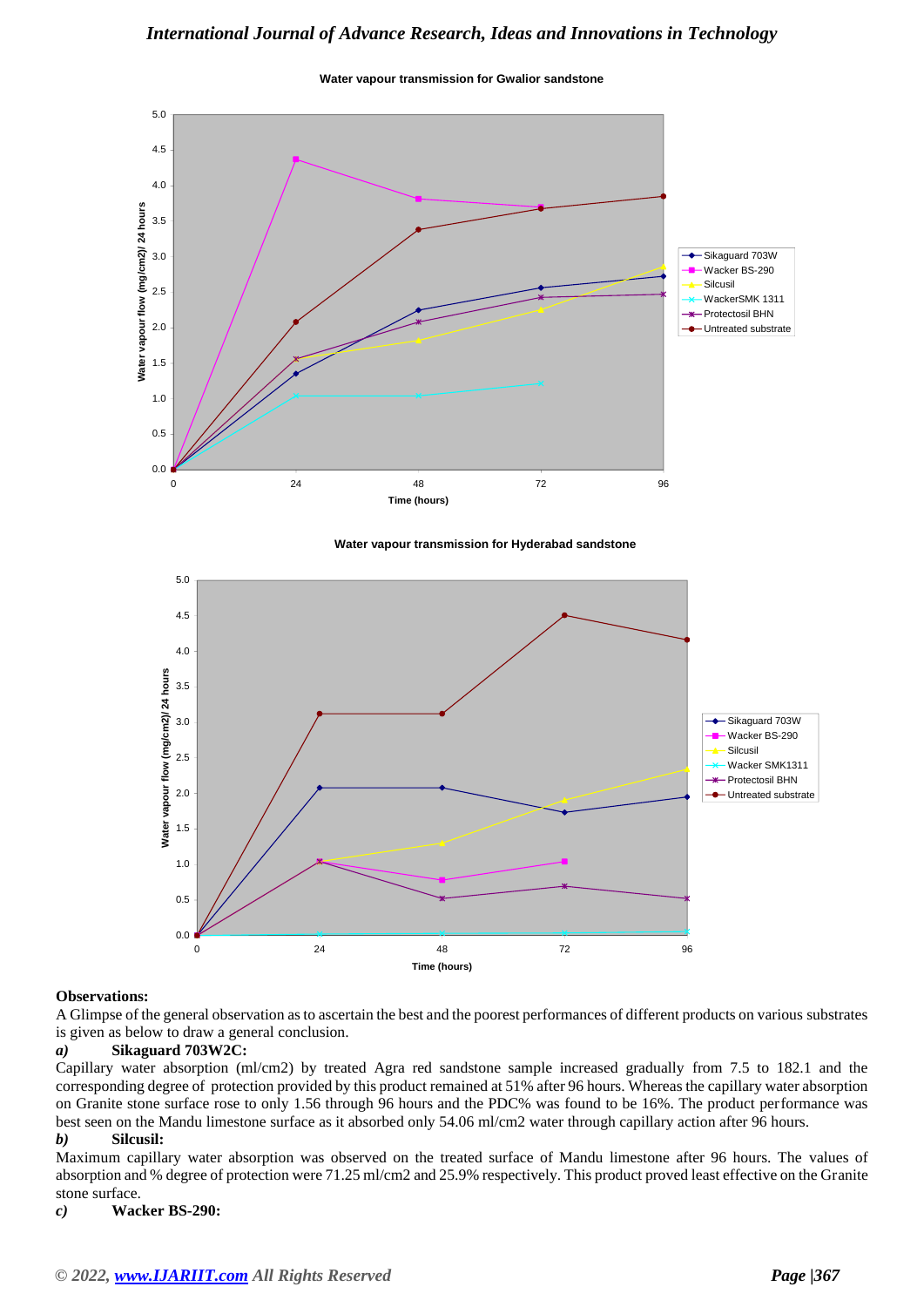The Agra red sandstone surface was preserved most effectively by this product. The value of maximum capillary absorption was 148.7 ml/cm2. The corresponding percent degree protection was 59.860%. Whereas the least preserved surface was that of Mandau limestone giving 57.50 ml/cm2 and 40.250% as capillary water absorption and PDC% respectively.

#### *d)* **Protectosil BHN plus:**

This product was observed to be least effective on Agra red sandstone surface with 369.375ml/cm2 absorption. However, the Mandu limestone showed maximum prevention from water absorption as only 71.25ml/cm2 was absorbed. The %PDC for this surface was 67.530%.

#### *e)* **Wacker SMK 1311:**

Hyderabad sandstone surface was best protected by this preservative giving a capillary absorption value of 15.31 ml/cm2 after 96 hours along with a protection degree of 91.05%. The behavior of Wacker SMK1311 treated surfaces of Agra red sandstone meets satisfactory criteria as stones preservative. This preservative's performance was not observed to be favorable on the Mandu limestone surface.

#### *f)* **General Physical Observation:**

1) The appearance of the Granite stone cubes turned slightly darker on application of the preservative coatings. This changed appearance could not regain its original form.

2) The Mandu lime stone showed unique structural characteristics with stratified layers visible as minor cracks on the surface of stone cubes. This characteristic might have contributed to the abnormal water absorption, evaporation and vapour transmission behaviors as also evident by the relevant observations.

3) The Sikaguard 703W preservative developed a chalky appearance when applied over the stone cubes. It has an emulsion like physical properties in liquid state.

## **3. CONCLUSION**

Following general conclusions may be drawn based on the observations of a variety of tests conducted on different substrates. The permutation and combinations of different test observations lead to these inferences.

- 1) The Hyderabad sandstone treated with SMK1311 preservative showed most suitable trend of desired performance in Karsten's tube test, %PDC and Total water absorption.
- 2) The Mandu Limestone treated with Sikaguard 703W2C gave good results on %Imbibition, Water vapour permeability and %PDC.
- 3) Wacker BS-290 was found to be most effective on Khajuraho Sandstone in terms of %Imbibition, %PDC and Water vapour permeability.
- 4) For Gwalior sandstone sample Wacker SMK1311 gave suitable performance in % PDC determination, Total water absorption @ 48 hours and Karsten's tube test.
- 5) Wacker BS290 preservative applied on Chanderi sandstone gave good performance in %PDC determination, %Imbibition and Karsten's tube test.
- 6) No preservative was observed to alter the performance behavior of Hyderabad granite stone in these tests hence none of the above preservative coating may be recommended on this substrate.

The products for hydrophobic coatings for outdoor mineral building materials discussed in this paper are actually not reversible in nature and as per norms of archaeological conservation reversibility is a mandatory requirement for materials used in heritage conservation. The preservative coatings which are in practice these days actually not reversible as they remain on the surfaces for a long time after their hydrophobicity is lost and can hardly be removed. Ineffective and aged coatings may jeopardize the building material re-treatability and further conservation interventions. There is utmost important to prepare a formulation for hydrophobic coating having reversible nature.

#### **4. ACKNOWLEDGEMENT**

Authors appreciate and acknowledge the assistance and support of Chemical conservation laboratories of Science Branch of Archaeological Survey India, at Dehradun, Indore, Agra and Hyderabad for providing their facilities to be used in this study. Also the authors acknowledge the help of Shri Ramji Nigam, Director (Science) Archaeological Survey of India Dehradun, Dr. Ashish Sarkar, Associate Professor, Shri Rawatpura Sarkar University, Raipur, Chhattisgarh. The suggestions and fruitful discussion with Dr. S. Vinodh Kumar Dy. Suptdg. Archaeological Chemist Shri D. A. Gupta, Assistant Suptdg. Archaeological Chemist, Archaeological Survey of India, Science Branch, Aurangabad, Dr. G. R. Sinha Adjunct Professor, IIIT Banglore & Professor At Myanmar Institute of information Technology (MIIT) Mandaly, Myanmar.

#### **5. REFERENCES**

- [1] C. A. Price, *stone conservation* (The Getty Conservation Institute, Los Angeles, 1966)
- [2] P. Brimblecombe, in *urban air pollution* Europeanaspects, ed. by J. Finger, O. Herter, F. Palmer (Kluver, Dordrecht, 1999), pp 7-20
- [3] W. Barthlott, C. Neinhuis, Planta 202, 1 (1997)
- [4] S. Herminghaus, Europhys. Lett. 52, 165 (2000)
- [5] P. Wagner, R. Fürstner, W. Barthlott, C. Neinhuis, J. Exp. Bot. 54, 1295 (2003)
- [6] T. Sun, L. Feng, X. Gao, L. Jiang, Acc. Chem. Res. 38, 644 (2005)
- [7] W. Chen, A.Y. Fadeev, M.C. Hsieh, D. Öner, J. Youngblood, T.J. McCarthy, Langmuir 15, 3395 (1999)
- [8] S.R. Coulson, I. Woodward, J.P.S. Badyal, S.A. Brewer, C.J. Willis, J. Phys. Chem. B 104, 8836 (2000)
- [9] A.D. Tserepi, M.-E. Vlachopoulou, E. Gogolides, Nanotechnology 17, 3977 (2006)
- [10] D. Öner, T.J. McCarthy, Langmuir 16, 7777 (2000)
- [11] L. Gao, T.J. McCarthy, Langmuir 22, 2966 (2006)